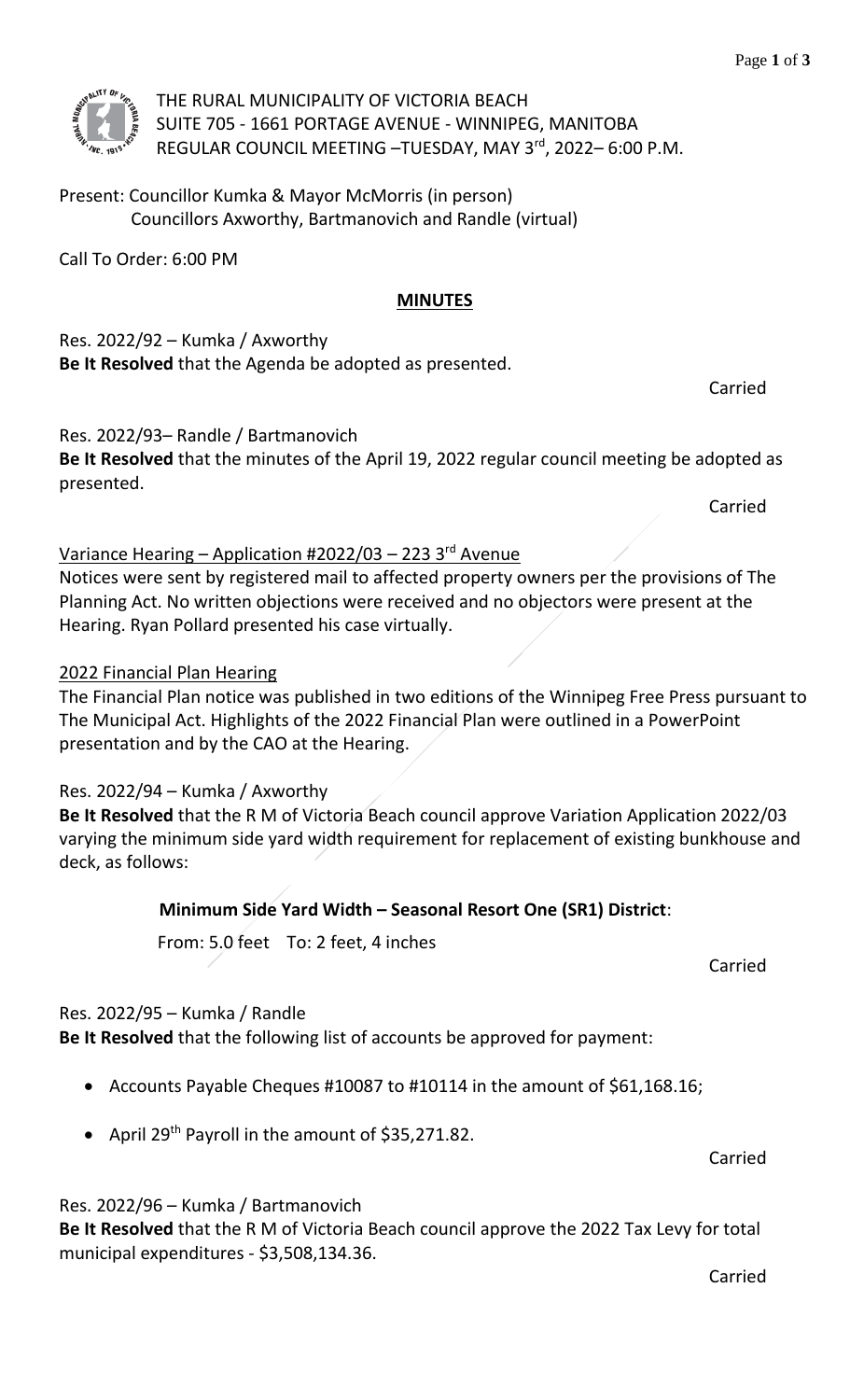Res. 2022/ 97 – Randle / Axworthy

**Be It Resolved** that the R M of Victoria Beach council approve the 2022 Capital Budget; total expenditures - \$472,620.00. Carried

Res. 2022/98 – Bartmanovich / Kumka **Be It Resolved** that the R M of Victoria Beach council approve the Five Year Capital Expenditure Program; total expenditures - \$2,783,000.00.

Res. 2022/99 – Kumka / Axworthy Be It Resolved that By-Law 1633, fixing the rate of taxation for the year 2022, be given 2<sup>nd</sup> reading.

Carried

Carried

Res. 2022/100 – Axworthy / Randle **Be It Resolved** that By-Law 1633, fixing the rate of taxation for the year 2022, be given 3rd reading and passed.

FOR: Councillors Axworthy, Bartmanovich, Kumka, Randle Mayor McMorris

Res. 2022/101 – Axworthy / Bartmanovich

**Be It Resolved** that the R. M. of Victoria Beach council approve the Chief Constable Services employment agreement between Kevin Pawl and the Municipality effective May 15, 2022;

**Further Be It Resolved** that the Mayor and CAO be authorized to sign said Agreement on behalf of the Municipality.

Res. 2022/102 – Bartmanovich / Randle

**Be It Resolved** that the R. M. of Victoria Beach council approve the Police Officer Services employment agreement between Audy Recksiedler and the Municipality effective May 15, 2022;

**Further Be It Resolved** that the Mayor and CAO be authorized to sign said Agreement on behalf of the Municipality.

Res. 2022/103 – Kumka / Axworthy

**Whereas** the RM of Victoria Beach Council has approved a project to build washroom accessible to all, 2 accessible parking spaces, install bear-proof garbage bins and mobility mats in Albert Beach, within an undeveloped road allowance north of Pitt Road that will help to improve accessibility infrastructure in Albert Beach;

**And Whereas** the RM of Victoria Beach Council unanimously approved a grant application for funding for this project and were successful in receiving a \$25,000 grant from New Horizons for Seniors Program;

**And Whereas** the Plage Albert Beach Association has noted concerns such as potential safety and traffic flow issues, tax-payer benefits and impacts on adjacent property owners that may occur if this project is carried out as proposed;

Carried

Carried

Carried